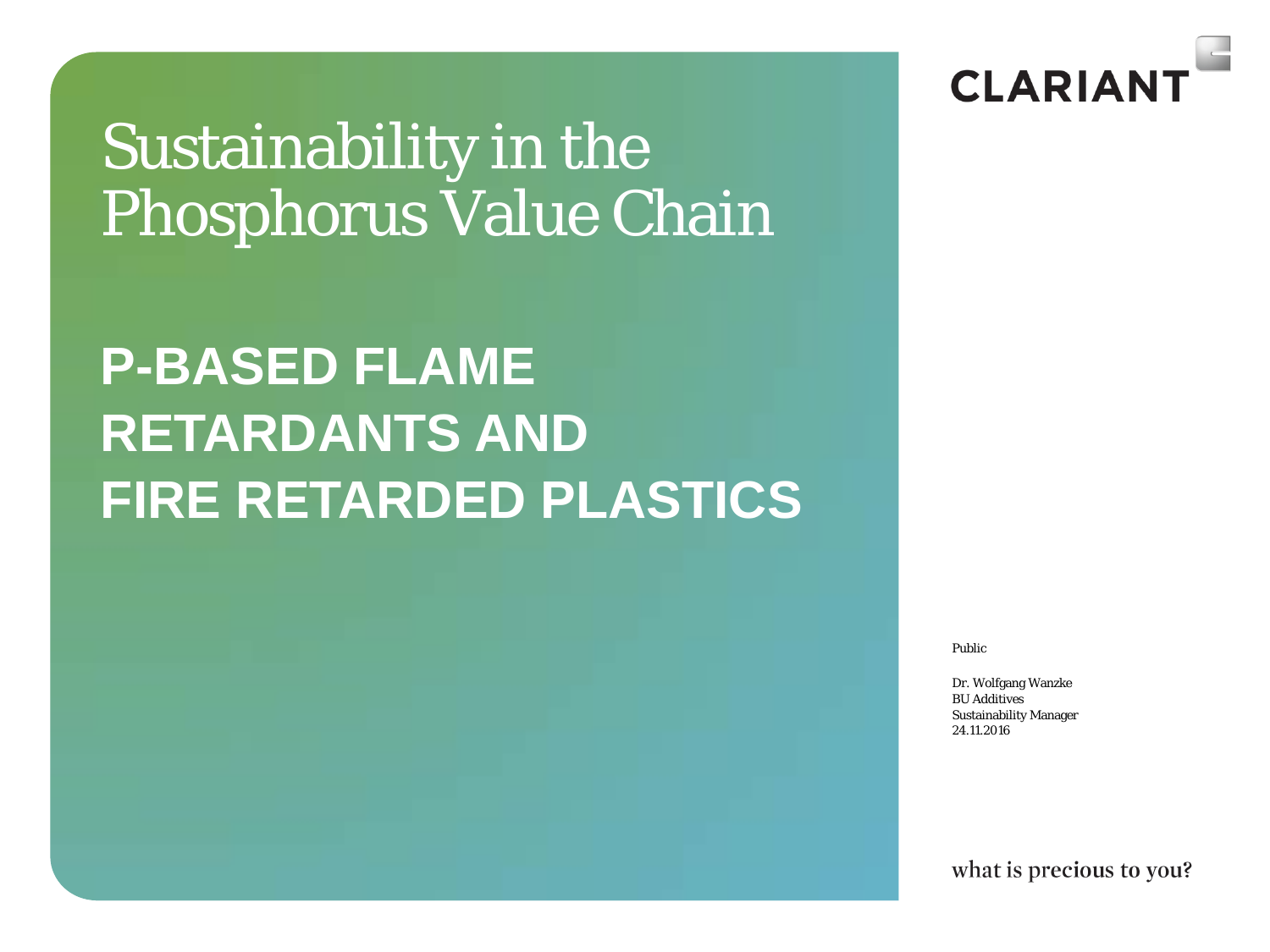2



# Clariant at a Glance

#### A global player in the specialty chemicals business



Strong commitment to sustainability:



In Collaboration with RobecoSAM



**ROBECOSAM Sustainability Award** Silver Class 2016

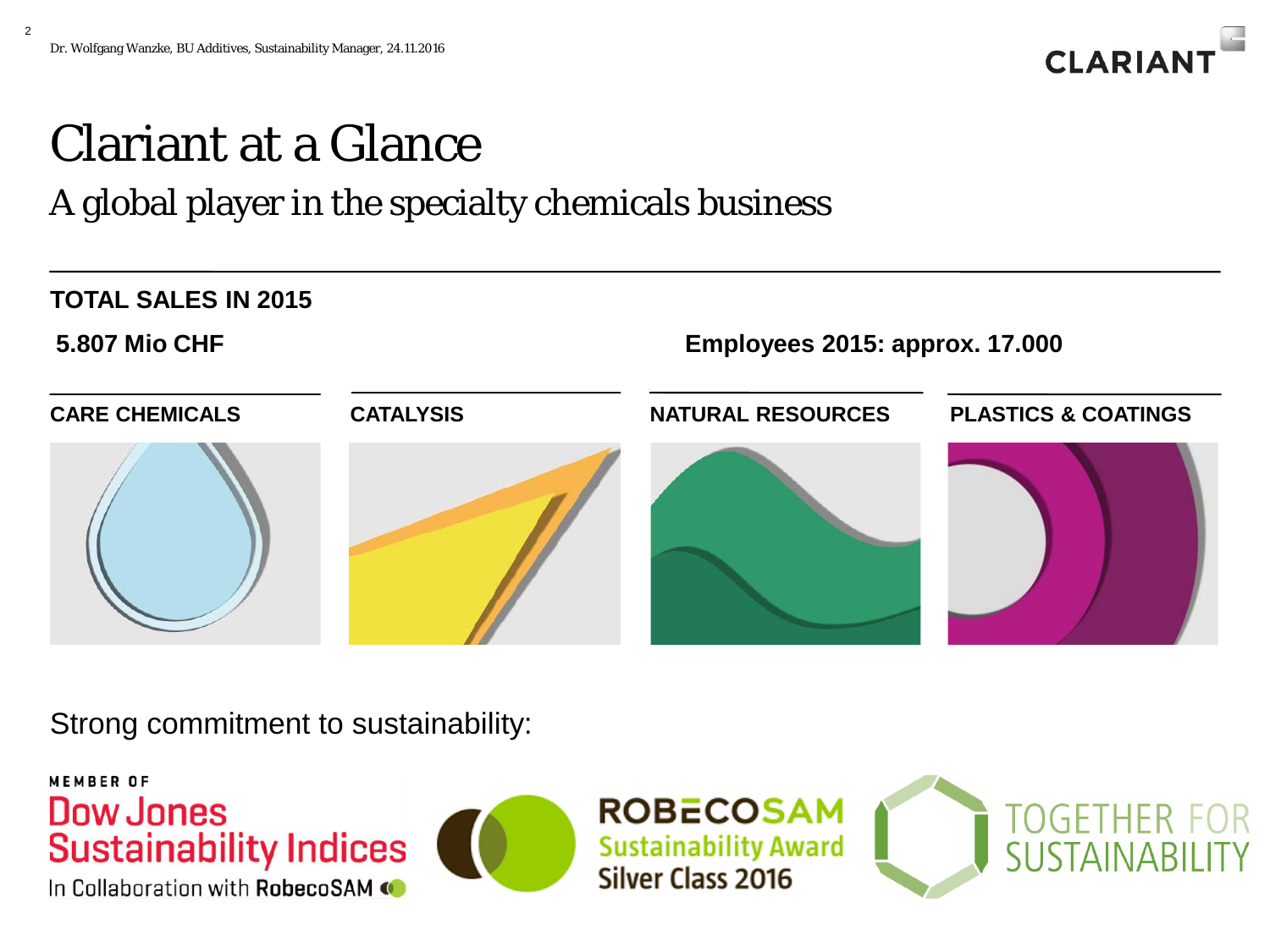

### Clariant in the P Value Chain

- o **Leading supplier of P-based flame retardants for engineering plastics and coatings**
- o **Uses a few thousand tons of elemental phosphorus and intermediate products based on P4 per year**
- o **Flame retardant portfolio was developed to more sustainable products in several steps**

#### **Our vision on sustainable FRs:**

**Phosphorus based flame retardants produced from recycled P with renewable energy, as part of a future circular P-economy**

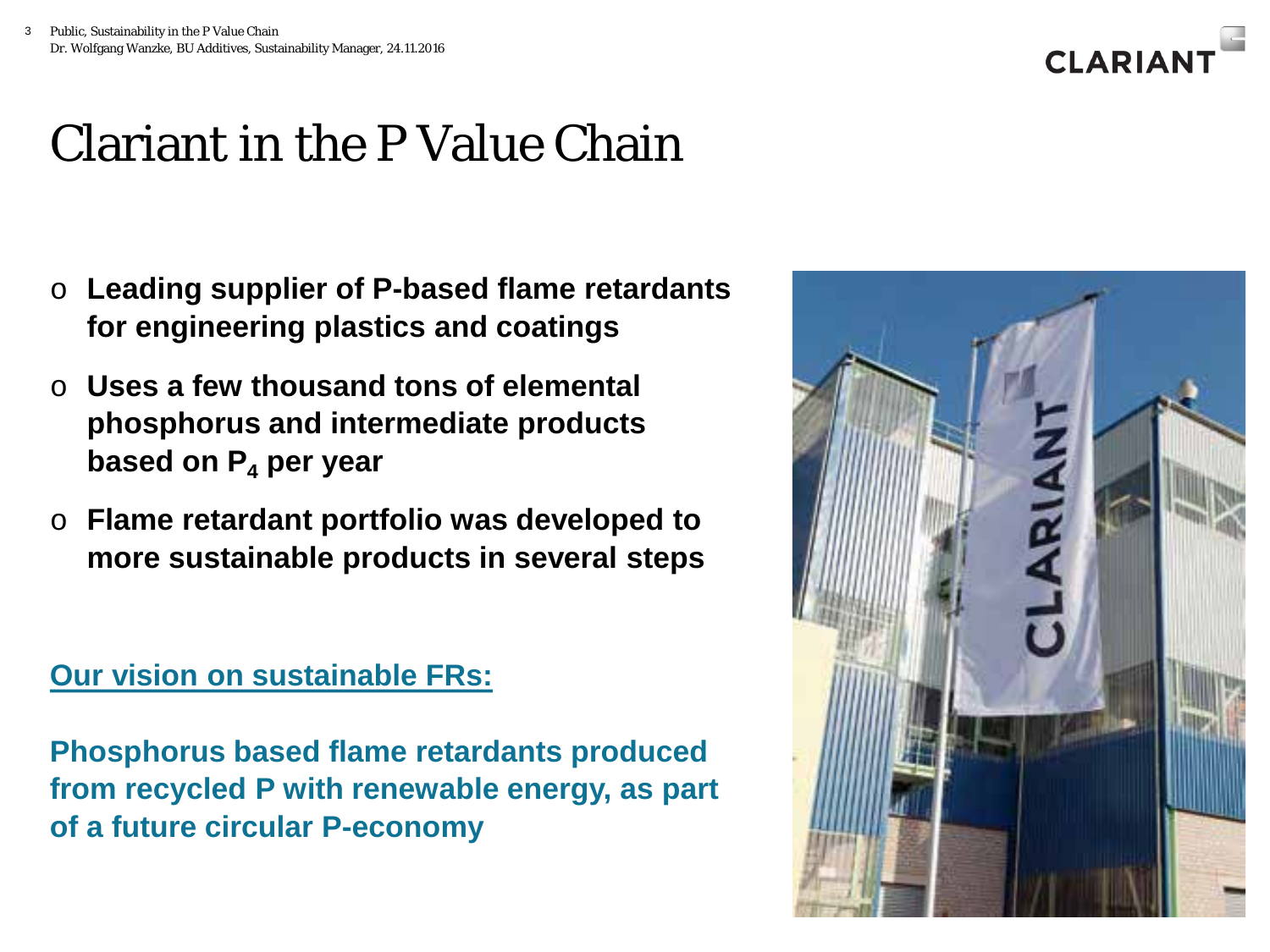4



### FR Portfolio Development@Clariant Step 1: Halogen-Phase-out

- Situation 1990ies: heterogeneous product mix based on Phosphorus and/or Chlorine based products
- Decision 1995 (when the business still was with Hoechst AG): phase–out of all halogenated Flame Retardants:

**P** — O

**O**

 $\mathsf{ONH}_4$ 

**n**

• TCEP, TCPP

**P**

**CH2CH2 C**

**O**

 $\mathsf{CH}_3$ 

• Chlorinated Phosphate-Oligomers

**H Cl**

**H**  $\bigstar$  H **H H H H**

**Cl H**

**Cl**

**H**

• Chlorinated paraffines

**H**

**H**

**O**

**Cl**

**HO OCH2CH2OH**







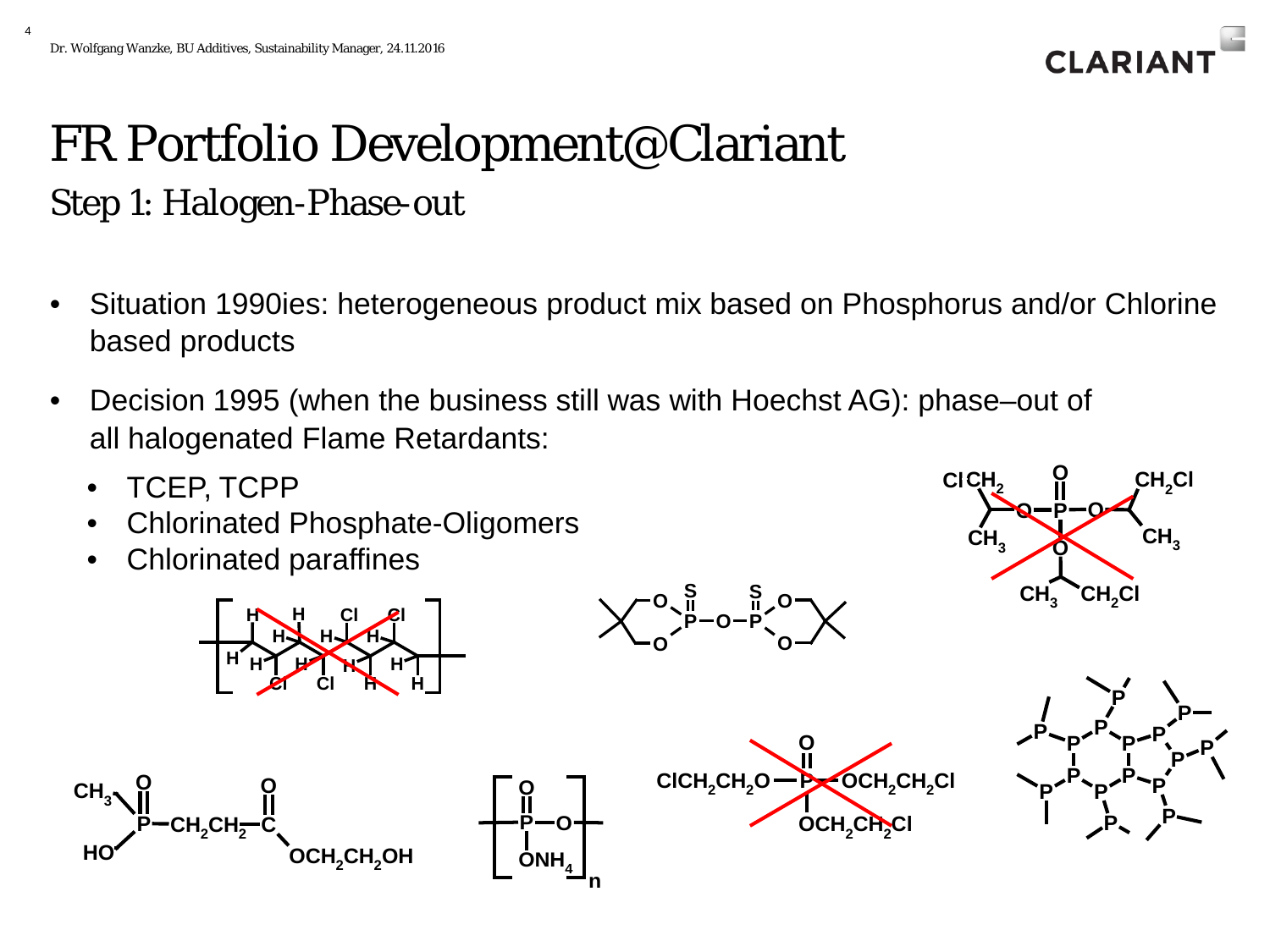

### Looking for the "Ideal Flame Retardant"

#### **Basic Needs**

- **FR Performance**
- Cost Performance
- Legal Compliance

- no vapor pressure or volatility
- thermal stability
- low water solubility

#### **Maintain properties over polymer lifetime**

- no migration in polymer / no leaching
- low impact on mechanical properties **Stable and safe processing**

#### **Ideal FR**

#### **Maintain properties of polymer**

- minimal interference with polymer structure
- applicable in various polymers
- colorless

#### **Halogen-free and safe FR**

- no bioavailability
- no physiological activity
- sustainable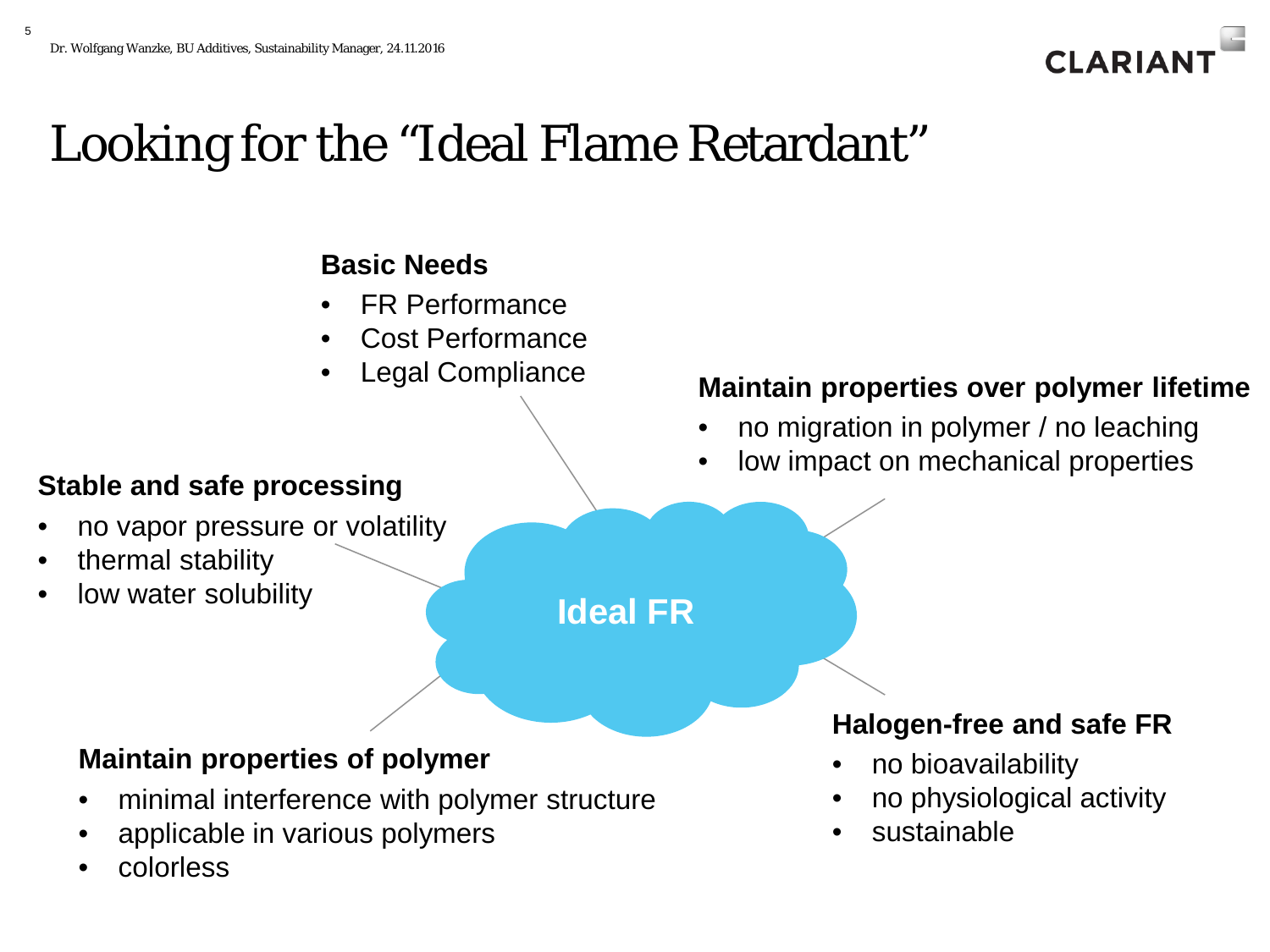

# FR Portfolio Development@Clariant

Step 2: Development of new sustainable P-FR-s – organic Phosphinates

• Exploration of Phosphinate Chemistry based on well available raw materials yellow phosphorus<sup>[1]</sup> and sodium hypophosphite<sup>[2]</sup>



Disubstituted Phosphinic Acids

[1] Weferling, N., Sicken, M. and Hörold, S., Phosphorus, Sulfur and Silicon 177 (2002) 1757-1761 [2] Hill, M., Bauer, H., Krause, W., WO2009/010188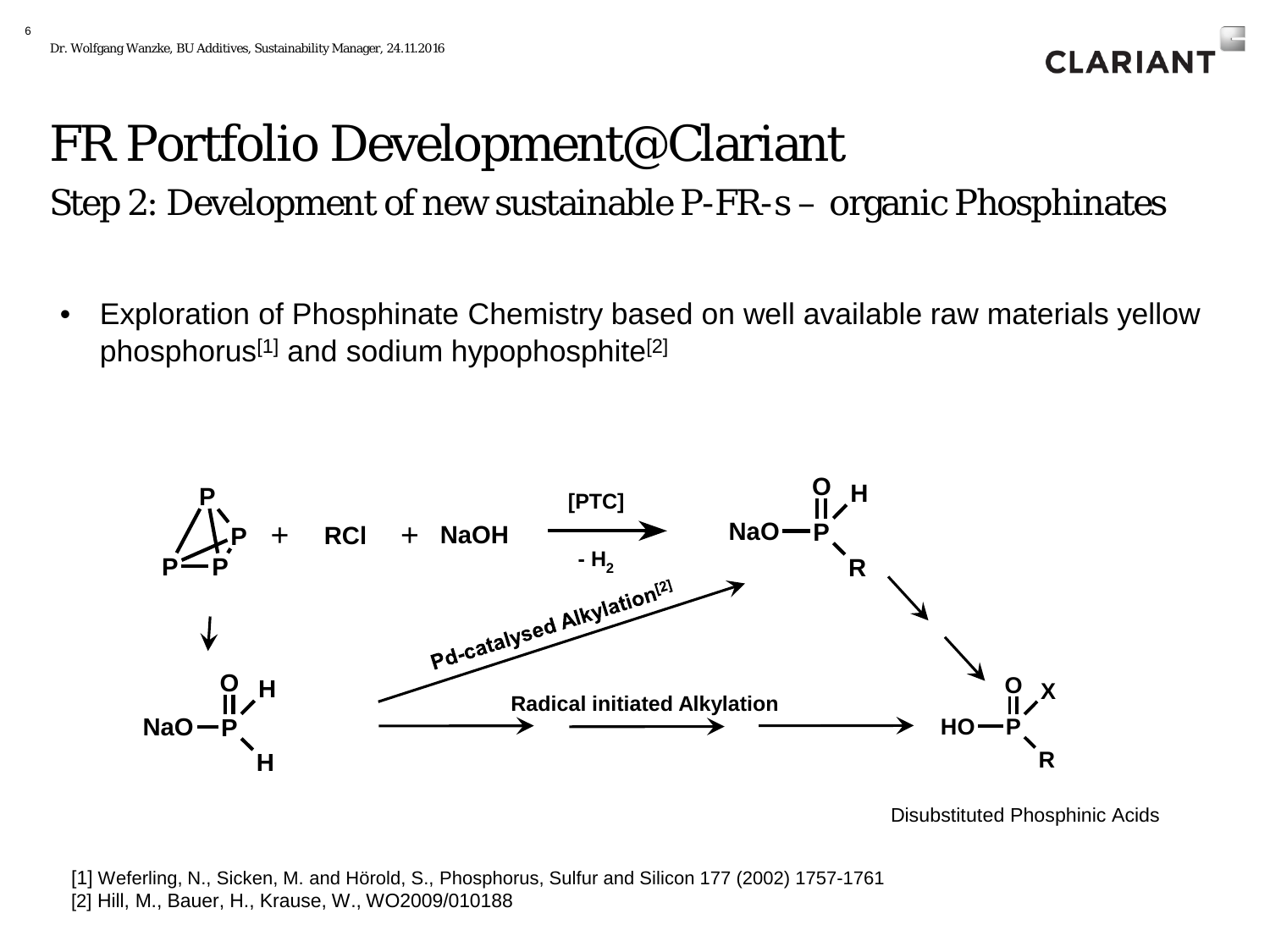

### FR Portfolio Development@Clariant Step3: Commercialization of Diethylphosphinic acid derivatives

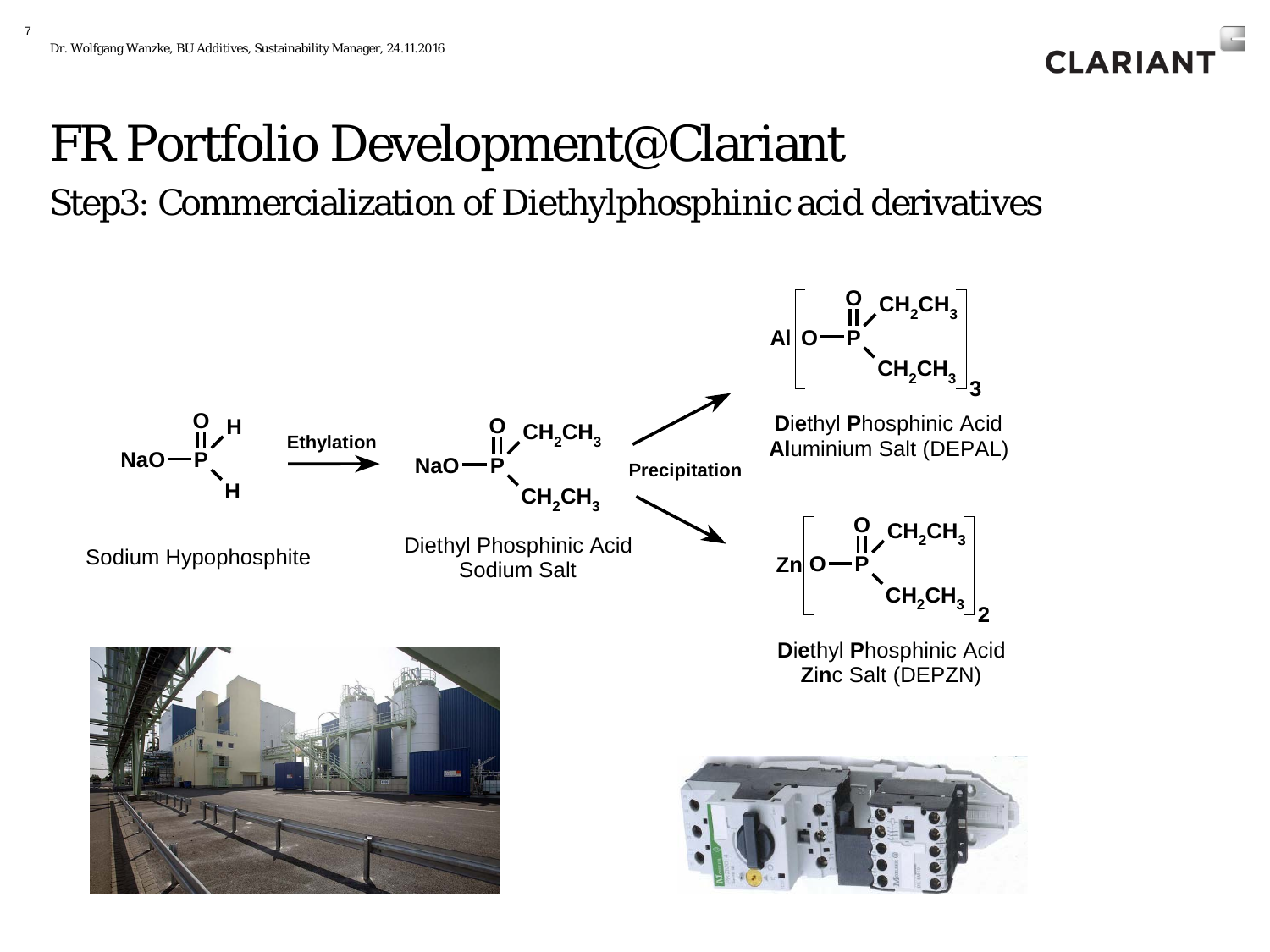

### FR Portfolio Development@Clariant Step 4: Development of tailor made synergistic blends/recipes



- Exolit OP in combination with Nsynergists and Stabilizers is an important building block for the compounding industry
- Exolit OP 1240, Exolit OP 1260 for Polyesters
- Exolit OP 1230, Exolit OP 1311, Exolit OP 1312, Exolit OP 1314, for Polyamides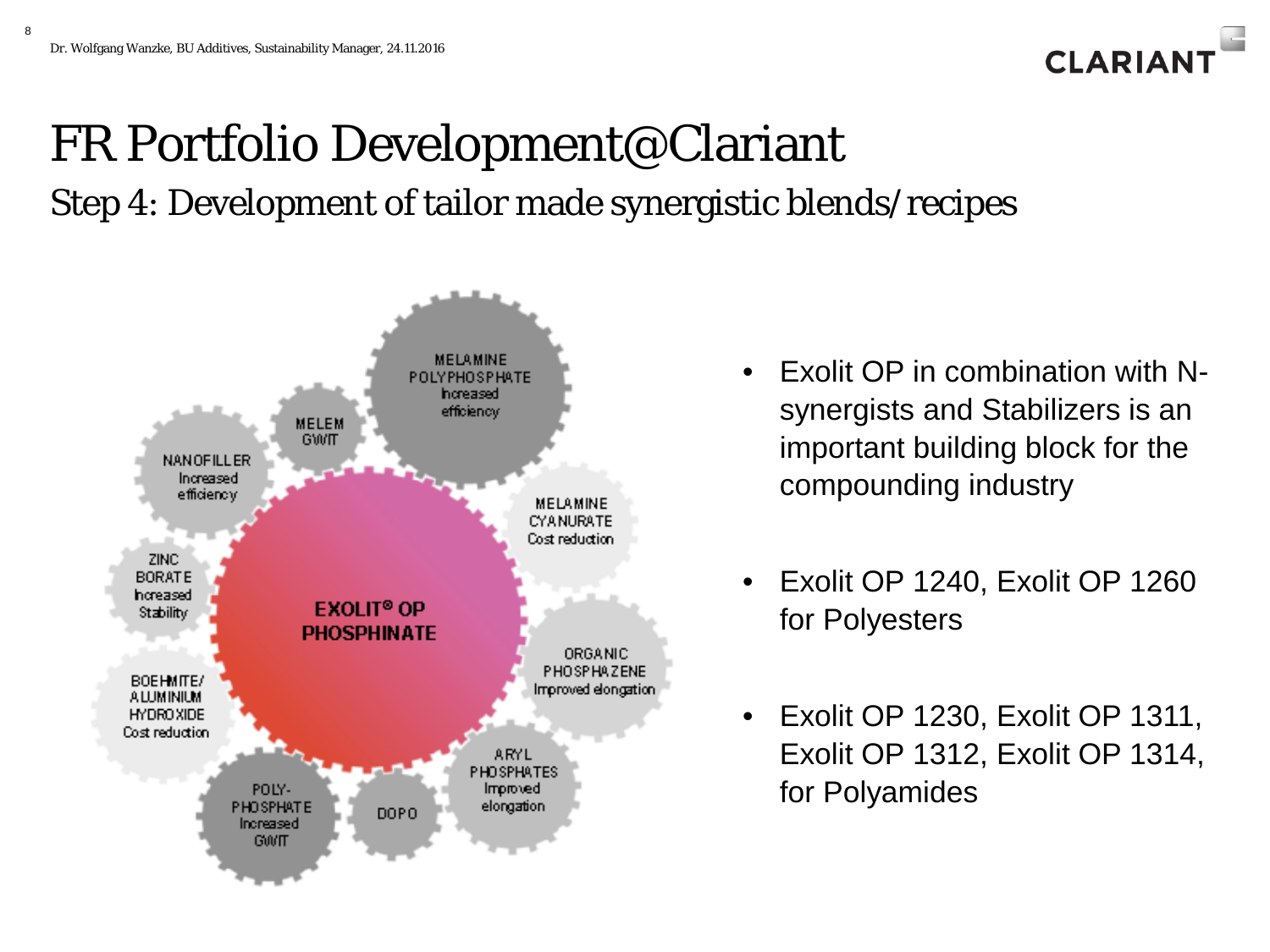

### How Sustainable is our Portfolio ? A new system of evaluation



**STAKEHOLDER AND THIRD PARTY INVOLVEMENT AND VERIFICATION** 

**INTERNAL TRAINING AND COMMUNICATION**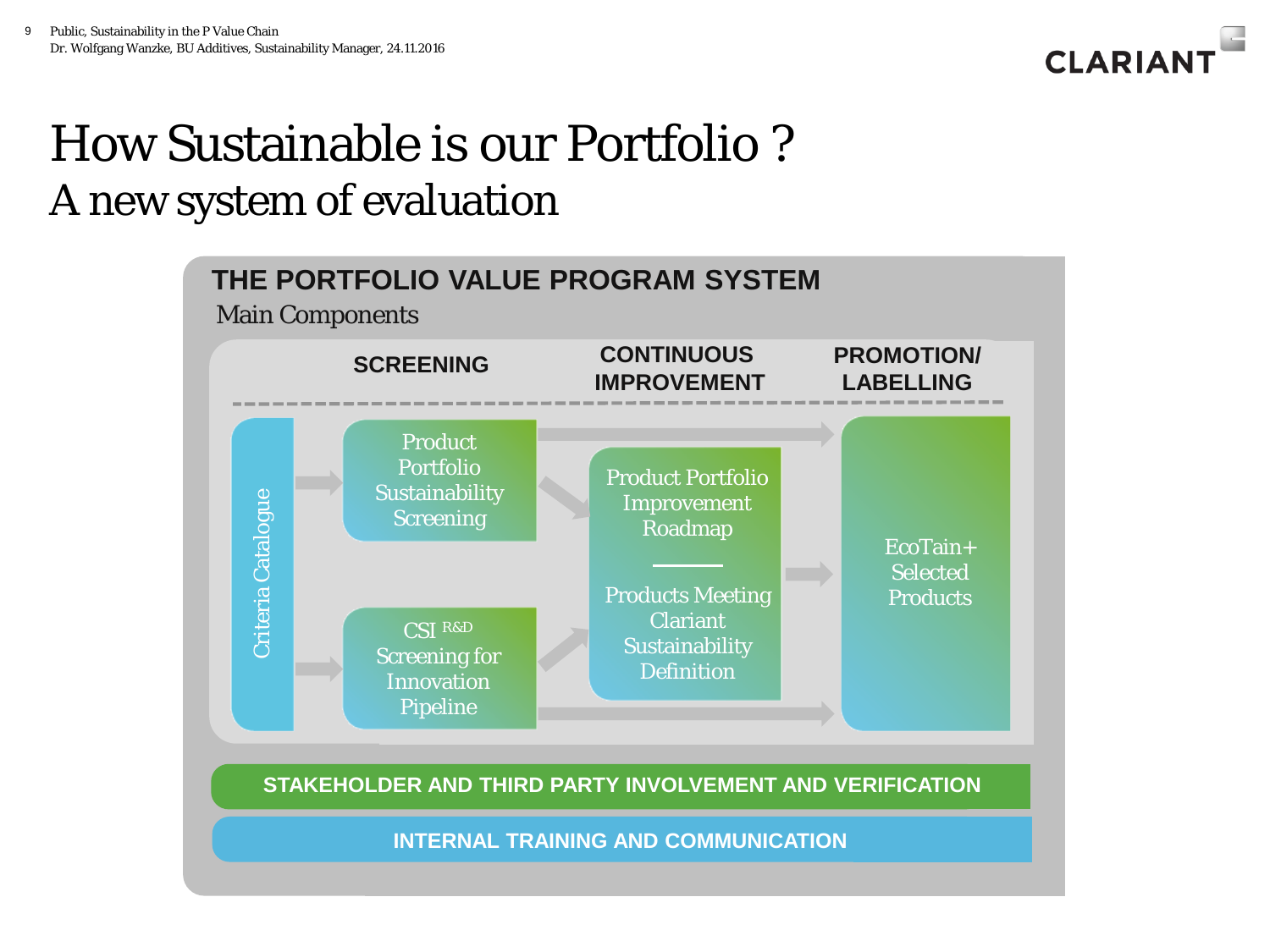10



#### The Assessment Process

#### **TWO "LENSES" ARE USED TO LOOK AT PRODUCT SUSTAINABILITY**



- **36 criteria** are applied following **corporate guidelines** and a **criteria glossary**
- **Team effort** with a maximum of product knowledge at the table and **data mining**
- 26 environmental criteria, 4 economical and 6 social
- The **full life cycle** of the products is addressed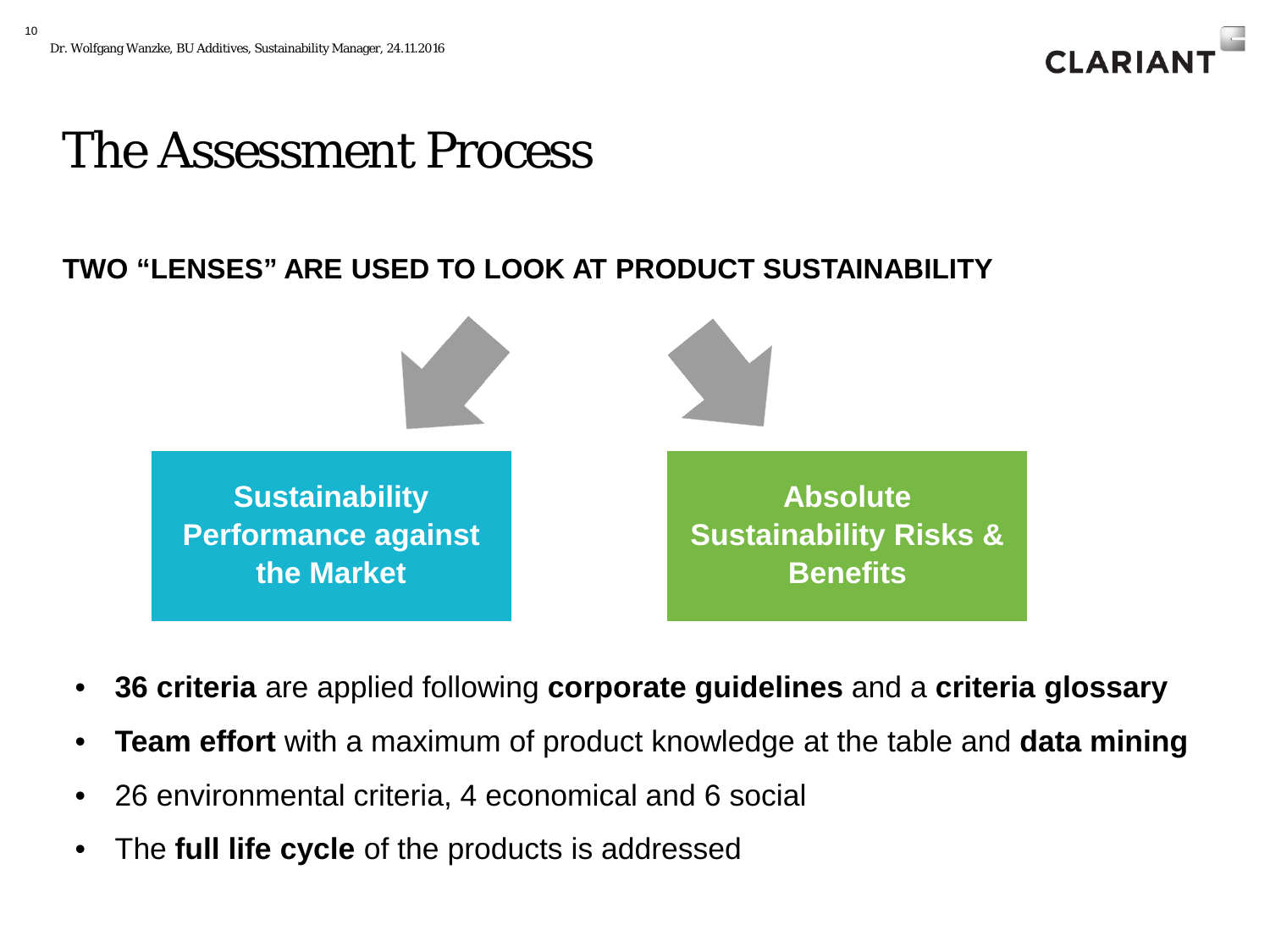

### The PVP System Rating Scale

| PERFORMANCE OF PRODUCT<br><b>GROUPING</b><br>(relative to market standards) |                                        | <b>SUSTAINABILITY BENEFITS AND</b><br><b>RISKS OF PRODUCT GROUPING</b><br>(in relation to the absolute<br>nature of issue) |  |
|-----------------------------------------------------------------------------|----------------------------------------|----------------------------------------------------------------------------------------------------------------------------|--|
|                                                                             | Best-in-class performer                | <b>Sustainability Benefit</b>                                                                                              |  |
|                                                                             | Higher than market<br>standard/average | Neutral                                                                                                                    |  |
|                                                                             | Average                                | Medium/potential risk                                                                                                      |  |
| Lower than market<br>standard/average                                       |                                        | High risk                                                                                                                  |  |
| Not applicable                                                              |                                        | Not applicable                                                                                                             |  |
|                                                                             | Data insufficient for<br>assessment    | Data insufficient for<br>assessment                                                                                        |  |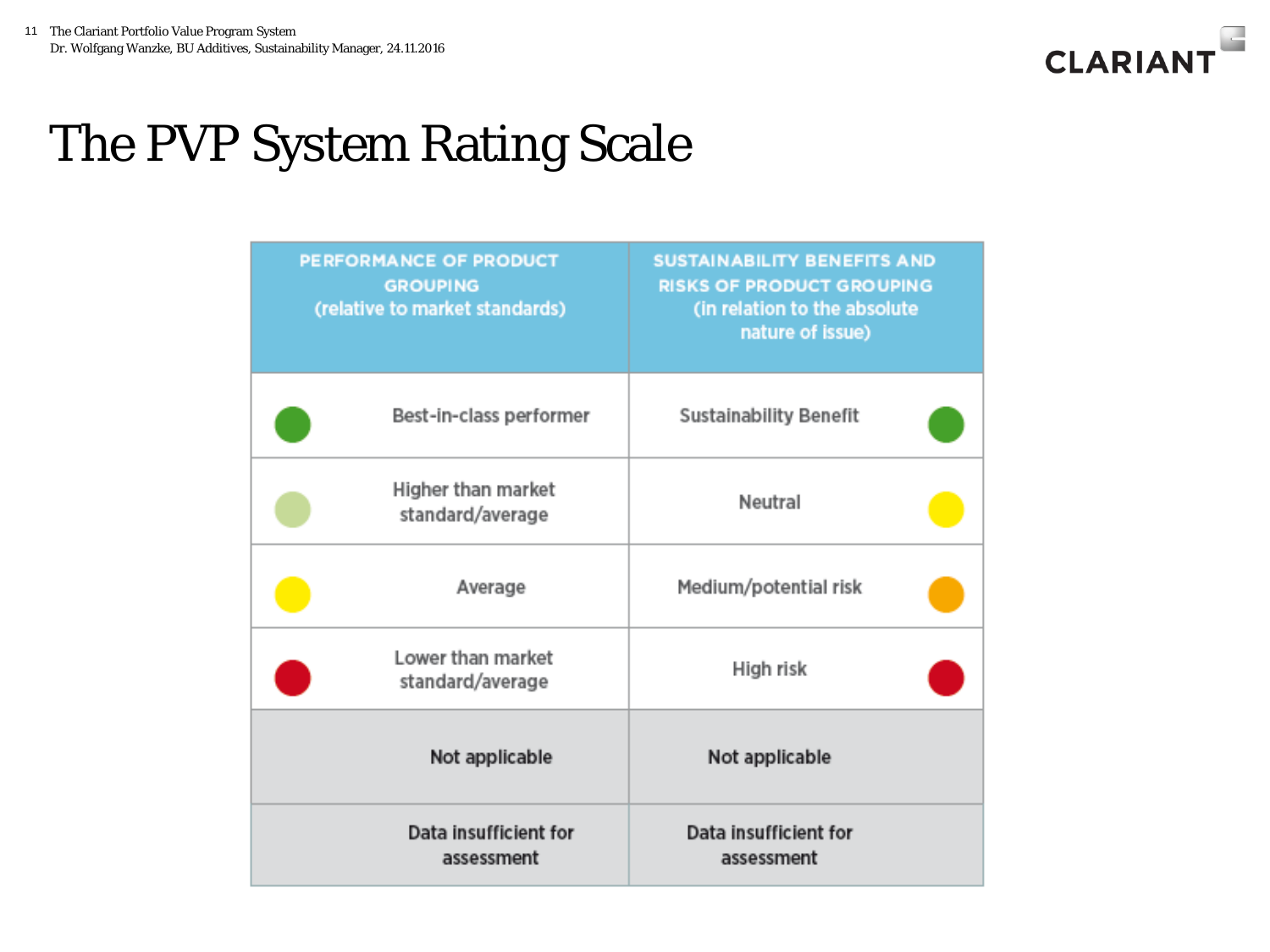

### FR Portfolio Development@Clariant Step 5: PVP assessment and portfolio optimization

- **Main FR Products have achieved the EcoTain®-Label:**
	- Exolit OP 1230 (Aluminium diethyl phosphinate)
	- Exolit AP 422 (Ammonium Polyphosphate)
- **Some FR grades with needs for improvements regarding sustainability**
	- e.g. Synergistic blends containing Zinc Borate (Category 2 reproductive toxicant)



Replacement of Zinc Borate by non-classified products as part of a sustainability roadmap



Development of new "P-P-Synergism" Exolit OP 1400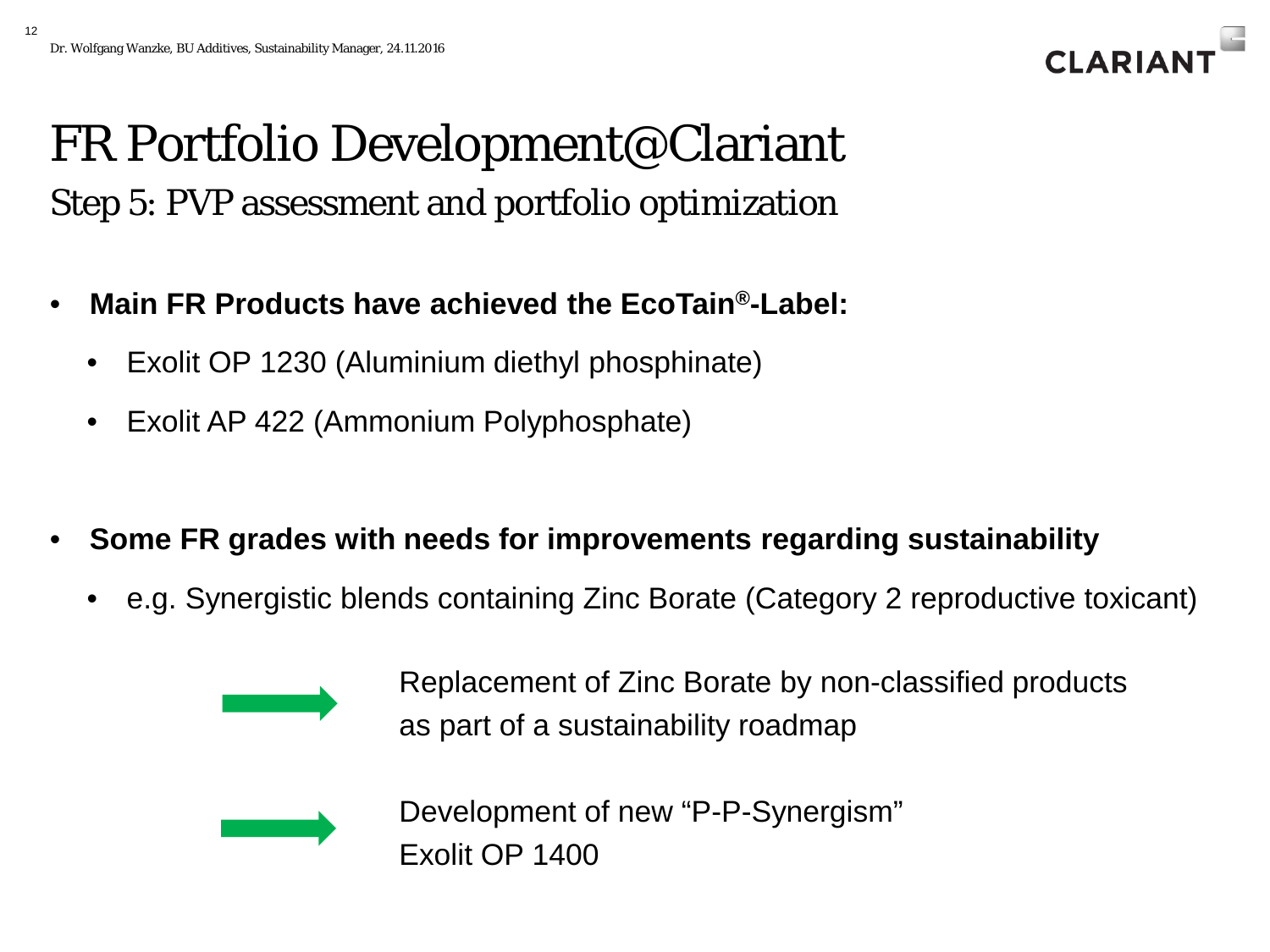

## External Proof Points – e. g. Green Screen<sup>®</sup>

| <b>DfE to GreenScreen Translations</b>                                    | <b>Final Benchmark Scores</b>                   |  |               |  |
|---------------------------------------------------------------------------|-------------------------------------------------|--|---------------|--|
| Antimony Trioxide (1309-64-4)                                             | $1 =$ Avoid - chemical of high concern          |  |               |  |
| Melamine Cyanurate (CAS# 37640-57-6)]                                     | $1 = Avoid - chemical of high concern$          |  |               |  |
| N-alkoxy Hindered Amine Rx Products (CAS#191680-81-6)                     | $1 =$ Avoid - chemical of high concern          |  |               |  |
| Phosphonate Oligomer (CAS#68664-06-2)                                     | $1 =$ Avoid - chemical of high concern          |  |               |  |
| Zinc Borate 1332-07-6, 138265-88-0                                        | $1 = Avoid - chemical of high concern$          |  |               |  |
| Aluminum diethylphosphinate (CAS#225789-38-8)                             | $2 =$ Use but search for safer alternatives     |  |               |  |
| Aluminum Hydroxide (CAS#21645-51-2)                                       | $2 =$ Use but search for safer alternatives     |  |               |  |
| Melamine Polyphosphate (CAS#15541-60-3)                                   | $2 =$ Use but search for safer alternatives     |  |               |  |
| Poly[phosphonate-co-carbonate] (CAS# 77226-90-5)                          | $2 =$ Use but search for safer alternatives     |  |               |  |
| Resorcinol Bis-Diphenylphosphate (CAS#125997-21-9)                        | $2 =$ Use but search for safer alternatives     |  | <b>Recent</b> |  |
| Red Phosphorus (CAS# 7723-14-0)                                           | $2 =$ Use but search for safer alternatives     |  | <b>Update</b> |  |
| Substituted Amine Phosphate mixture (CAS# 66034-17-1)                     | $2 =$ Use but search for safer alternatives     |  |               |  |
| Triphenyl Phosphate (CAS#115-86-6)]                                       | $2 =$ Use but search for safer alternatives     |  |               |  |
| Ammonium Polyphosphate (CAS # 68333-79-9)]                                | $3 =$ Use but still opportunity for improvement |  |               |  |
| Magnesium Hydroxide (CAS # 1309-42-8)]                                    | $3 =$ Use but still opportunity for improvement |  |               |  |
| Polyphosphonate (CAS#68664-06-2)                                          | $3 =$ Use but still opportunity for improvement |  |               |  |
| Bisphenol A Bis-(diphenyl phosphate) (CAS#181028-79-5 and 5945-           | $U = not enough data for assessment$            |  |               |  |
| $(33-5)$ (BAPP)                                                           |                                                 |  |               |  |
| Phosphoric acid, mixed esters with [1,1'-bisphenyl-4,4'-diol] and phenol; | $U = not enough data for assessment$            |  |               |  |
| BPBP (CAS#1003300-73-9)]                                                  |                                                 |  |               |  |
|                                                                           | $4 =$ Prefer - safer chemical                   |  |               |  |



#### **Data gaps filled ! Aluminium diethylphosphinate is now benchmark 3 !**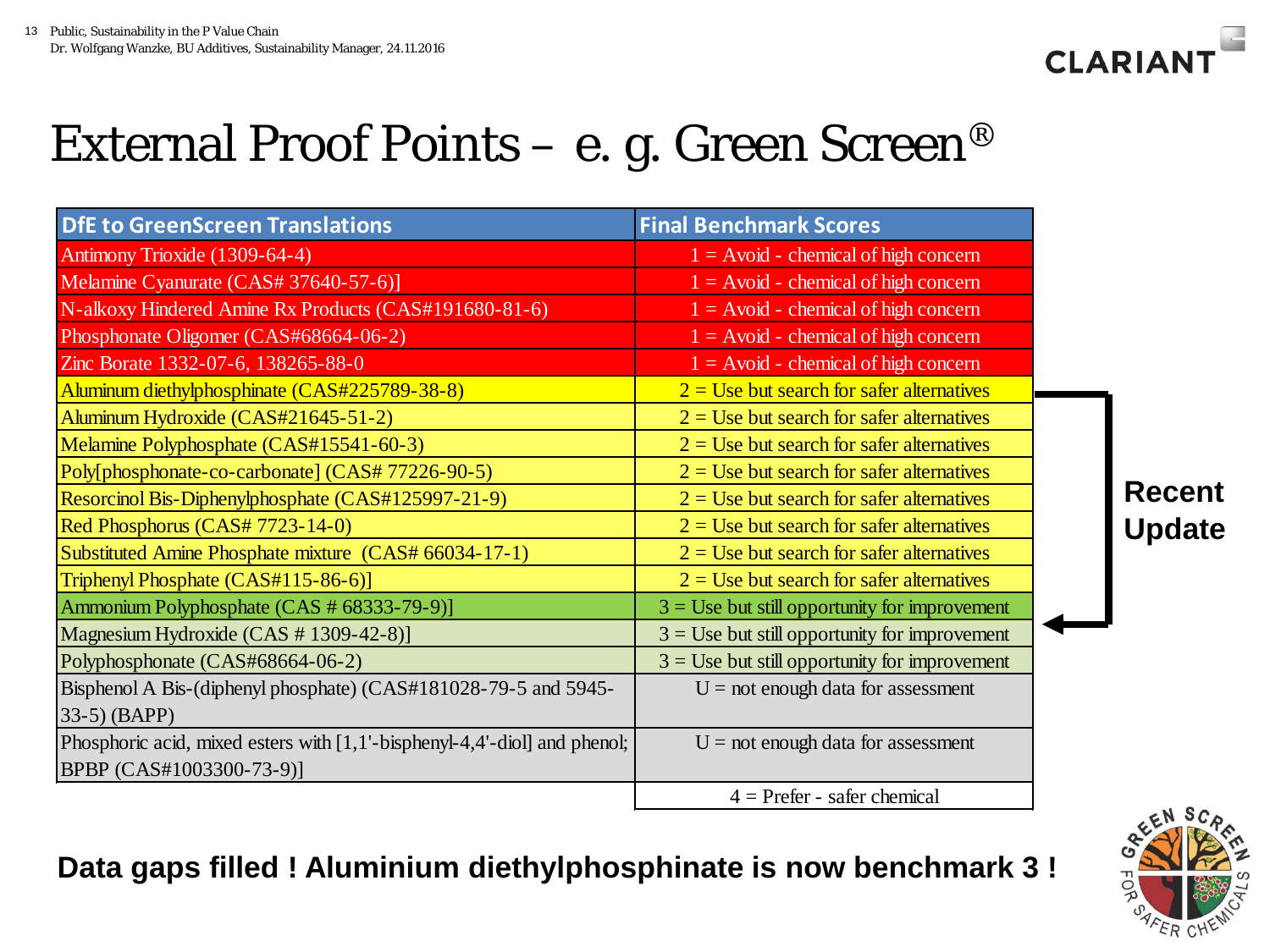

### More Life Cycle Data – e. g. ENFIRO Project

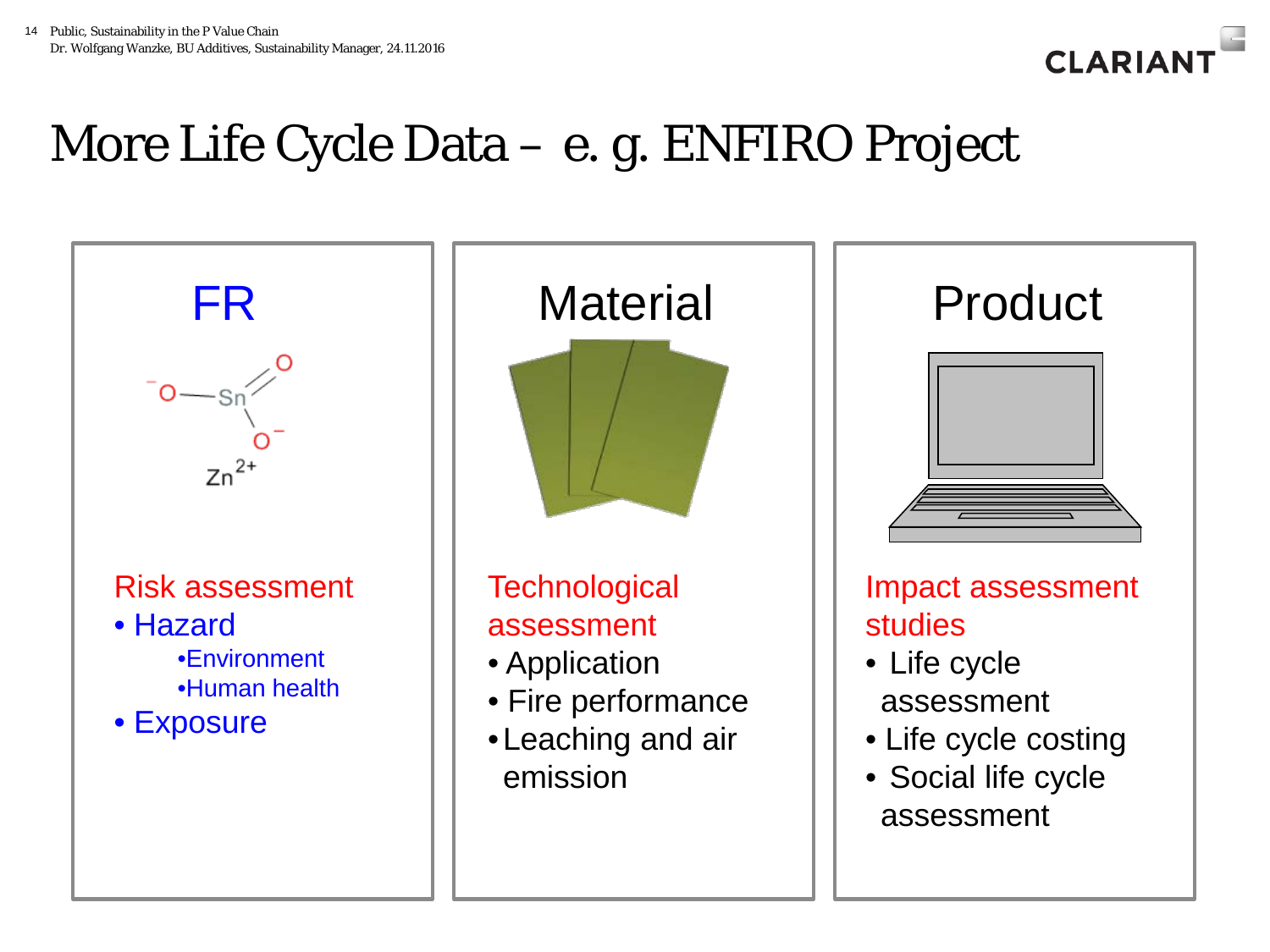

### End of Life Scenarios - Recyclability

| <b>PA66</b>        | 39,3    | 39,3    |
|--------------------|---------|---------|
| PA <sub>6</sub>    | 10      | 10      |
| Glass fibre HP3610 | 30      | 30      |
| Stab. 1098/168*    | 0,2/0,2 | 0,2/0,2 |
| Licowax E          | 0,3     | 0,3     |
| Exolit OP 1312     | 20      |         |
| Exolit OP 1400     |         |         |





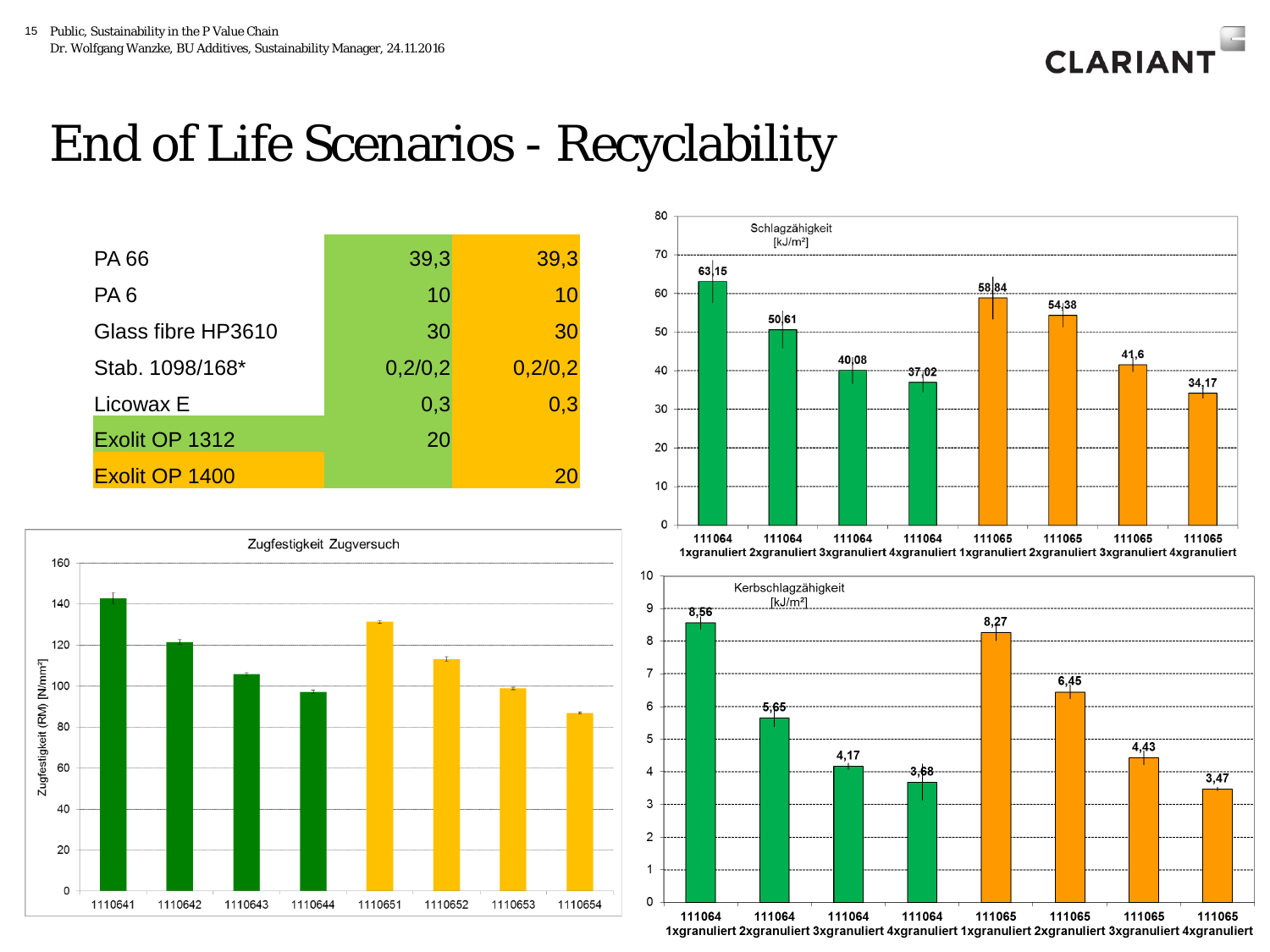

### End of Life Scenarios - Incineration